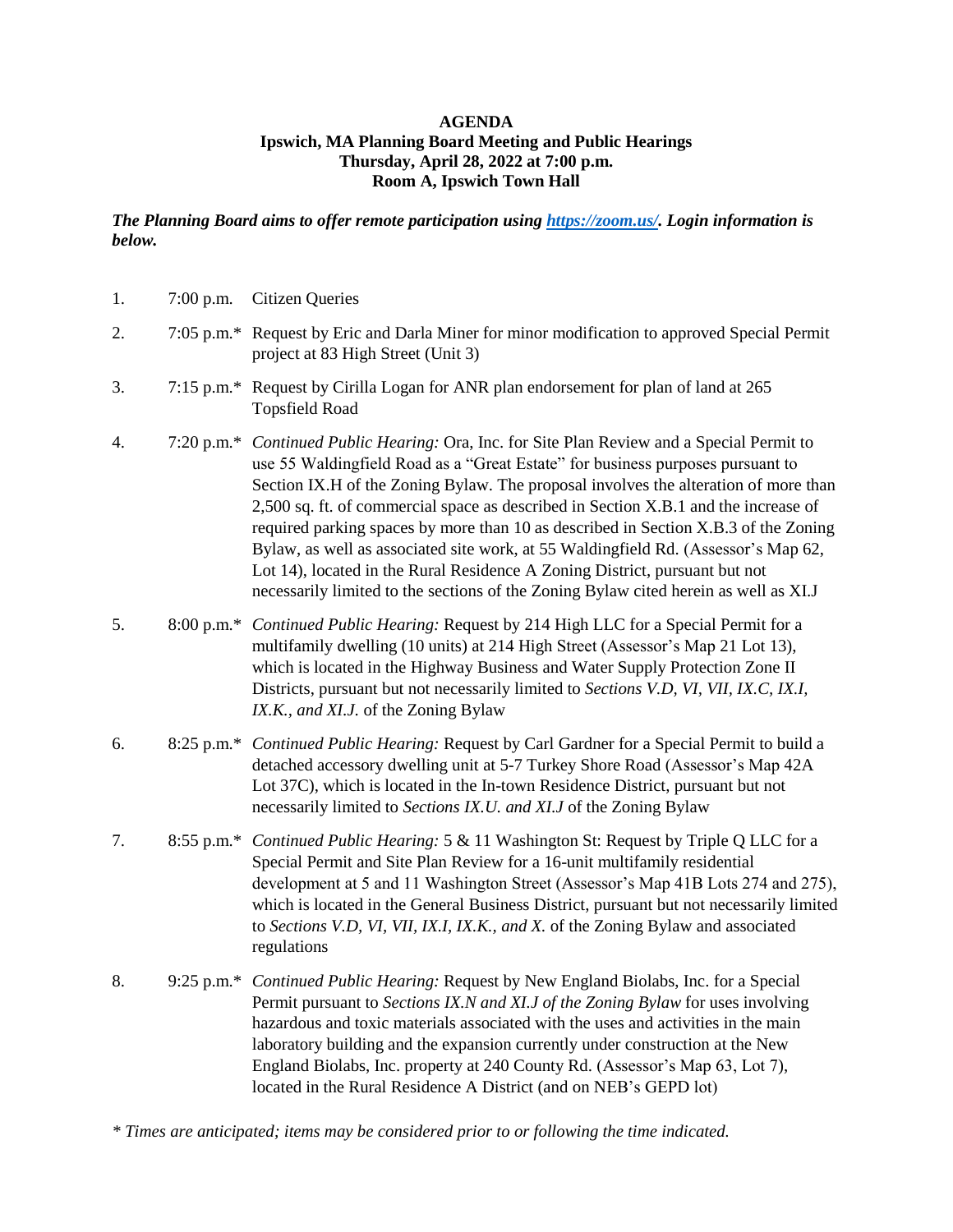- 9. 9:55 p.m.\* Adopt minutes of March 31 and April 14, 2022 meetings, depending on availability
- 10. 10:00 p.m.\*Vote to adopt [Community Development Plan](https://www.ipswichma.gov/326/Ipswich-Community-Development-Plan)
- 11. 10:15 p.m.\*Discuss potential zoning amendments for fall 2022 Town Meeting
- 12. 10:35 p.m.\*Announcements/New Business: business not reasonably anticipated more than 48 hours in advance of the meeting
- 13. 10:40 p.m.\*Adjournment

Ethan Parsons is inviting you to a scheduled Zoom meeting.

Topic: Planning Board

Time: Apr 28, 2022 07:00 PM Eastern Time (US and Canada)

Join Zoom Meeting

<https://us02web.zoom.us/j/81767796704?pwd=dU9PZ000MTNGU1grUVZHRHowTzJHdz09>

Meeting ID: 817 6779 6704

Passcode: 423083

One tap mobile

+13126266799,,81767796704#,,,,\*423083# US (Chicago)

+19292056099,,81767796704#,,,,\*423083# US (New York)

Dial by your location

- +1 312 626 6799 US (Chicago)
- +1 929 205 6099 US (New York)
- +1 301 715 8592 US (Washington DC)
- +1 346 248 7799 US (Houston)
- +1 669 900 6833 US (San Jose)
- +1 253 215 8782 US (Tacoma)

Meeting ID: 817 6779 6704

*\* Times are anticipated; items may be considered prior to or following the time indicated.*